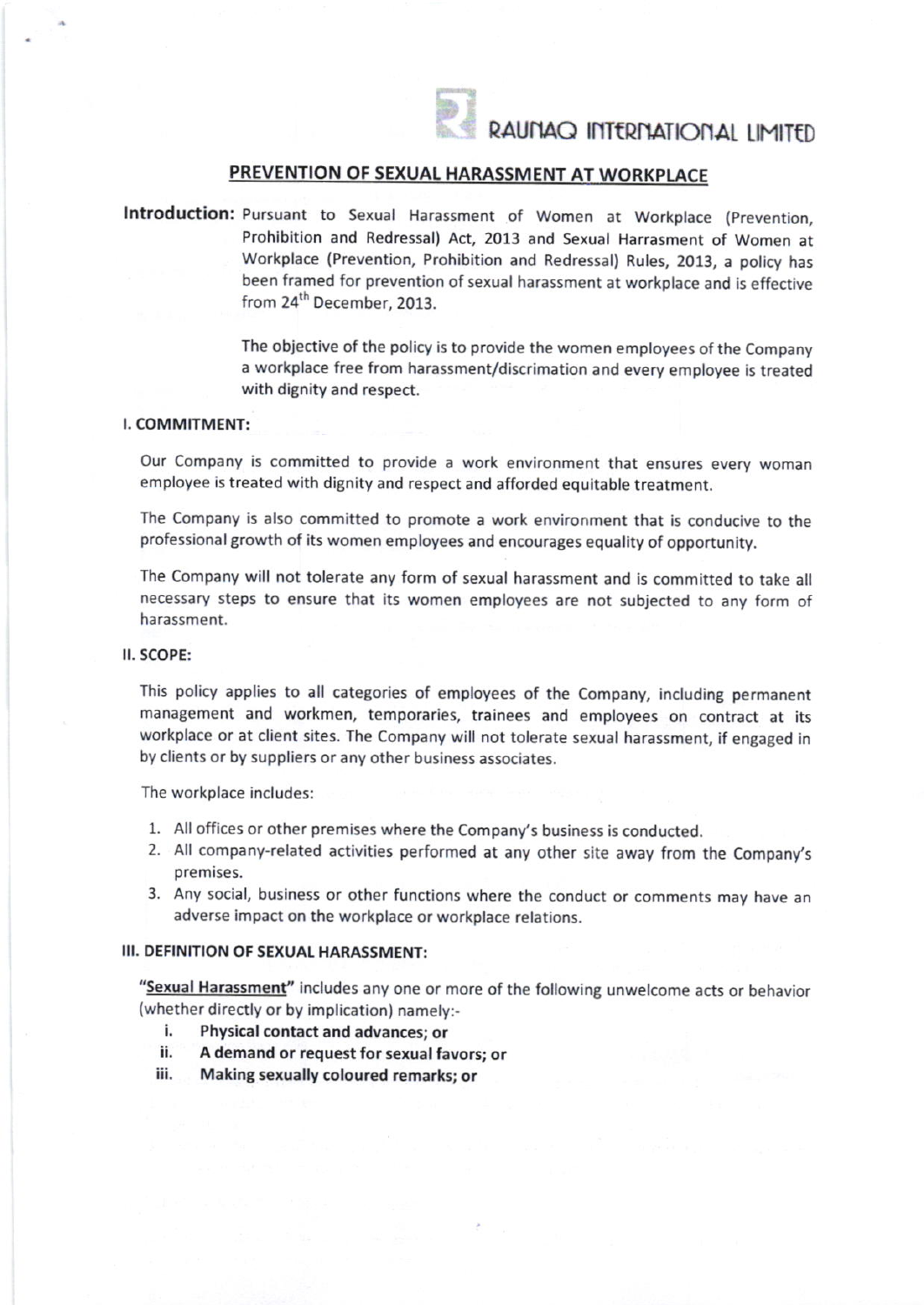RAUNAQ INTERNATIONAL LIMITED

#### iv. Showing pornography; or

Any other unwelcome physical, verbal or non-verbal conduct of sexual nature. v.

## IV. RESPONSIBILITIES REGARDING SEXUAL HARASSMENT:

Allemployees of the Company have a personal responsibility to ensure that their behavior is not contrary to this policy.

All employees are encouraged to reinforce the maintenance of a work environment free from sexual harassment.

## V. COMPLAINT MECHANISM:

Whether or not such conduct constitutes an offence under law or a breach of the service rules, an appropriate complaint mechanism in the form of "Internal Complaints Committee" has been created in the Company for time-bound redressal of the complaint made by the victim.

## VI.INTERNAL COMPLAINTS COMMITTEE:

The Company has instituted an lnternal Complaints Committee for redressal of sexual harassment complaint (made by the victim) and for ensuring time bound treatment of such complaints.

ln accordance with the sexual Harassment of Women at Workplace (prevention, prohibition and Redressal) Act, 2013, the Internal Complaints Committee will comprise of the following:

- 1. chairperson Shall be a woman employed at a senior level at workplace amongst the employees
- 2. Two members- Shall be Amongst employees preferably committed to the cause of woman.
- 3. One Member- amongst Non-Governmental Organisations or associations committed to cause of woman

The lnternal Complaints Committee is responsible for:

- $\bullet$  Investigating every formal written complaint of sexual harassment.
- . Taking appropriate remedial measures to respond to any substantiated allegations of sexual harassment.
- . Discouraging and preventingemployment-related sexual harassment.

## VII.PROCEDURES FOR RESOLUTION, SETTLEMENT OR PROSECUTION OF ACTS OF SEXUAL HARASSMENT:

The Company is committed to providing a supportive environment in which the concerns of sexual harassment shall be resolved as under:

#### A. lnformal Resolution Options

1. When an incident of serual harassment occurs, the victim of such conduct can communicate her disapproval and objections immediately to the harasser and request the harasser to behave decently.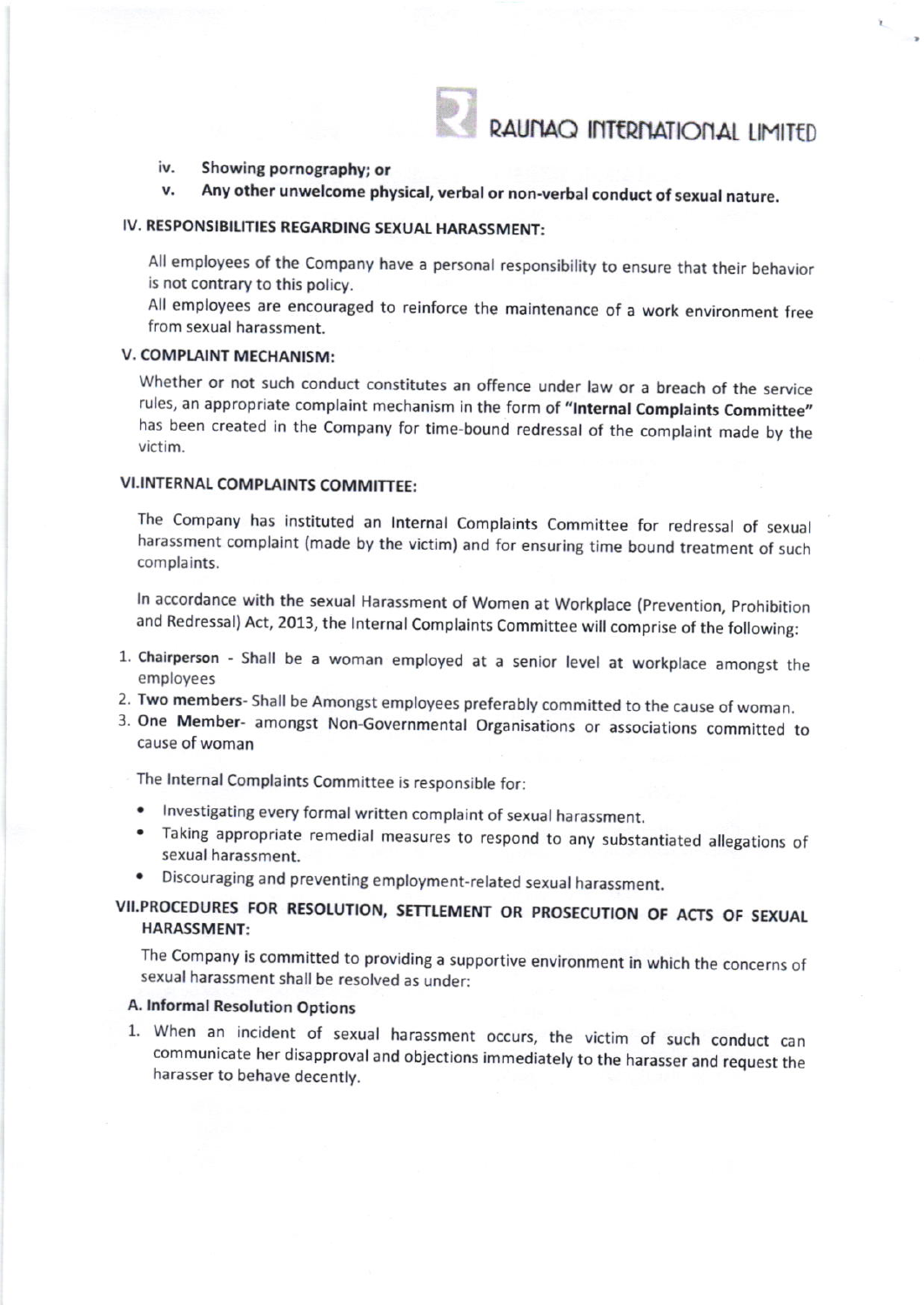

# RAUNAO INTERNATIONAL LIMITED

2. If the harassment does not stop or if victim is not comfortable with addressing the harasser directly, she can bring her concern to the attention of the lnternal Complaints Committee for redressal of her grievances. The Internal Complaints Committee will thereafter provide advice or extend support as requested and will undertake prompt investigation to resolve the matter.

#### B. Complaints:

- 1. Any employee with a harassment concern, who is not comfortable with the informal resolution options or has exhausted such options, may make a formal complaint to the Chairperson of the lnternal Complaints Committee constituted by the Management.
- 2. The complainant shall submit 6(six) copies of the Complaint to the Complaint Committee along with supporting documents and the names and addresses of the witnesses in writing and can be in form of a letter, preferably within 3months from the date of occurrence of the alleged incident, sent in a sealed envelope. Alternately, the employee can send complaint through an email. The employee is required to disclose her name, department, division and location she is working in, to enable the Chairperson to contact her and take the matter forward.
- 3. The Complaint Committee shall send 1(one) of the copies received from the aggrieved woman to the accused (respondent) within a period of 7 working days.
- 4. The accused (respondent) shall file his reply to the Complaint along with supporting documents and the names and addresses of the witnesses, within a period not exceeding 10 working days from the date of receipt of the documents.
- 5. The Complaint Committee have the right to terminate the inquiry proceedings or to give an ex-parte decision on the complaint, if the aggrieved (complainant) or accused (respondent) fails, without sufficient cause, to present herself or himself for 3 consecutive hearings convened by the Chairperson, as the case may be, provided that such termination or ex-parte order may not be passed without giving a notice in writing, 15 days in advance, to the party concerned.

In conducting the enquiry, a minimum of 3 members of the Internal Complaints Committee including the Chairperson, as the case may be, shall be present.

- 6. The parties shall not be allowed to bring in any legal practitioner to represent them in their case at any stage of the proceedings before the Complaints Committee.
- 7. The lnternal Complaints Committee shall conduct such investigations in a timely manner and shall submit a written report containing the findings and recommendations to the Employer as soon as practically possible and in any case, not later than 10 days from the date of completion of inquiry. The Employer shall act upon the recommendation within 50 days of its receipt by him.
- 8. The Complaint's Committee report willalso be made available to concerned parties.